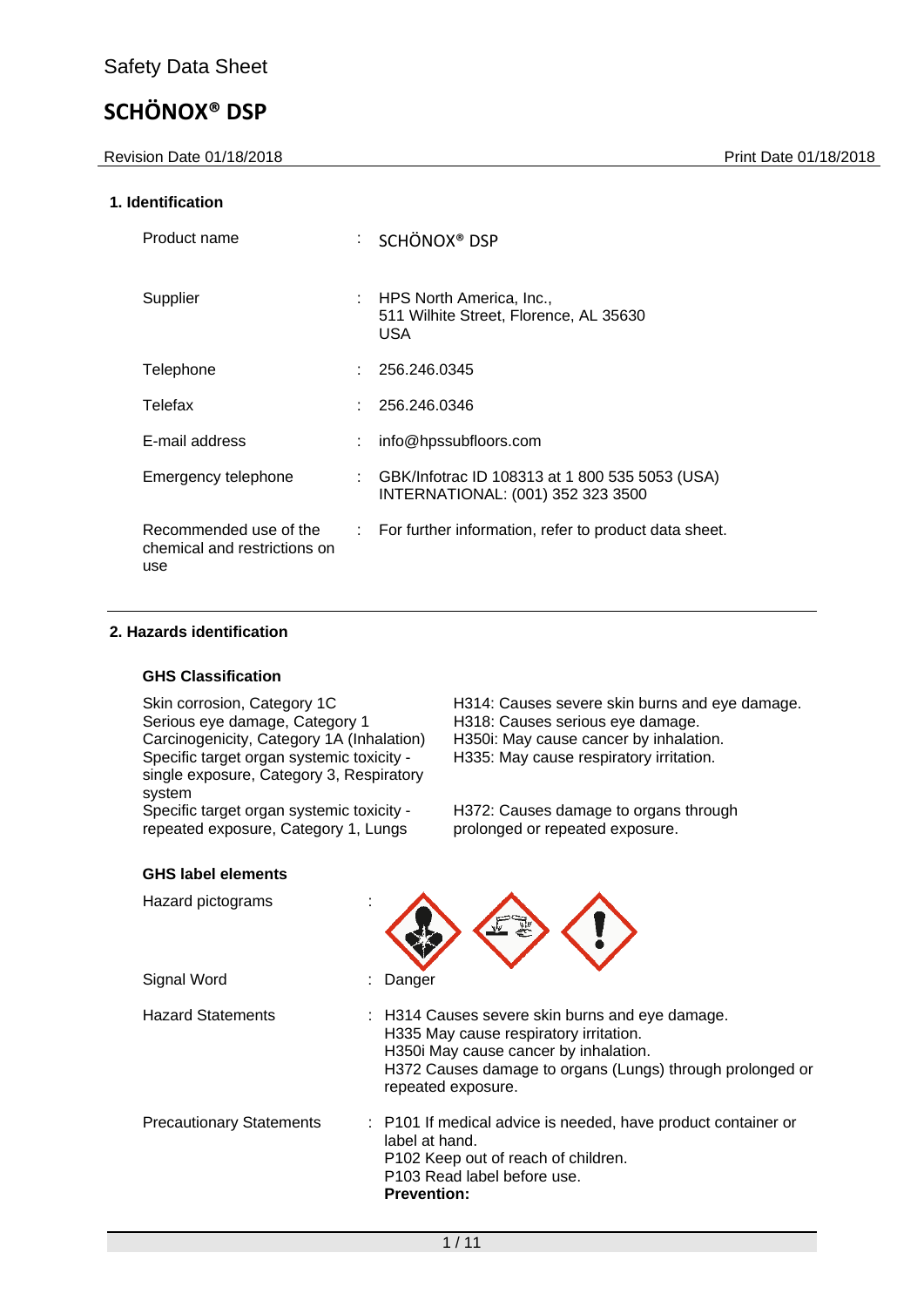Revision Date 01/18/2018 **Print Date 01/18/2018** 

P201 Obtain special instructions before use. P202 Do not handle until all safety precautions have been read and understood. P260 Do not breathe dust/ fume/ gas/ mist/ vapors/ spray. P270 Do not eat, drink or smoke when using this product. P271 Use only outdoors or in a well-ventilated area. P280 Wear protective gloves/ protective clothing/ eye protection/ face protection. P281 Use personal protective equipment as required. **Response:**  P301 + P330 + P331 IF SWALLOWED: Rinse mouth. Do NOT induce vomiting. P303 + P361 + P353 IF ON SKIN (or hair): Take off immediately all contaminated clothing. Rinse skin with water/shower. P304 + P340 IF INHALED: Remove person to fresh air and keep comfortable for breathing. P305 + P351 + P338 IF IN EYES: Rinse cautiously with water for several minutes. Remove contact lenses, if present and easy to do. Continue rinsing. P308 + P313 IF exposed or concerned: Get medical advice/ attention. P310 Immediately call a POISON CENTER/doctor. P363 Wash contaminated clothing before reuse. **Storage:**  P403 + P233 Store in a well-ventilated place. Keep container tightly closed. P405 Store locked up. **Disposal:**  P501 Dispose of contents/ container to an approved waste disposal plant.

See Section 11 for more detailed information on health effects and symptoms.

There are no hazards not otherwise classified that have been identified during the classification process.

There are no ingredients with unknown acute toxicity used in a mixture at a concentration >= 1%.

#### **3. Composition/information on ingredients**

#### **Hazardous ingredients**

| I Chemical name    | CAS-No.    | Concentration (%) |
|--------------------|------------|-------------------|
| Quartz (SiO2)      | 14808-60-7 | l >= 25 - < 50 %  |
| l Portland cement  | 65997-15-1 | l >= 20 - < 25 %  |
| Quartz (SiO2) <5µm | 14808-60-7 | $1 > 0.1 - 1\%$   |

There are no additional ingredients present which, within the current knowledge of the supplier and in the concentrations applicable, are classified as hazardous to health or the environment and hence require reporting in this section.

#### **4. First aid measures**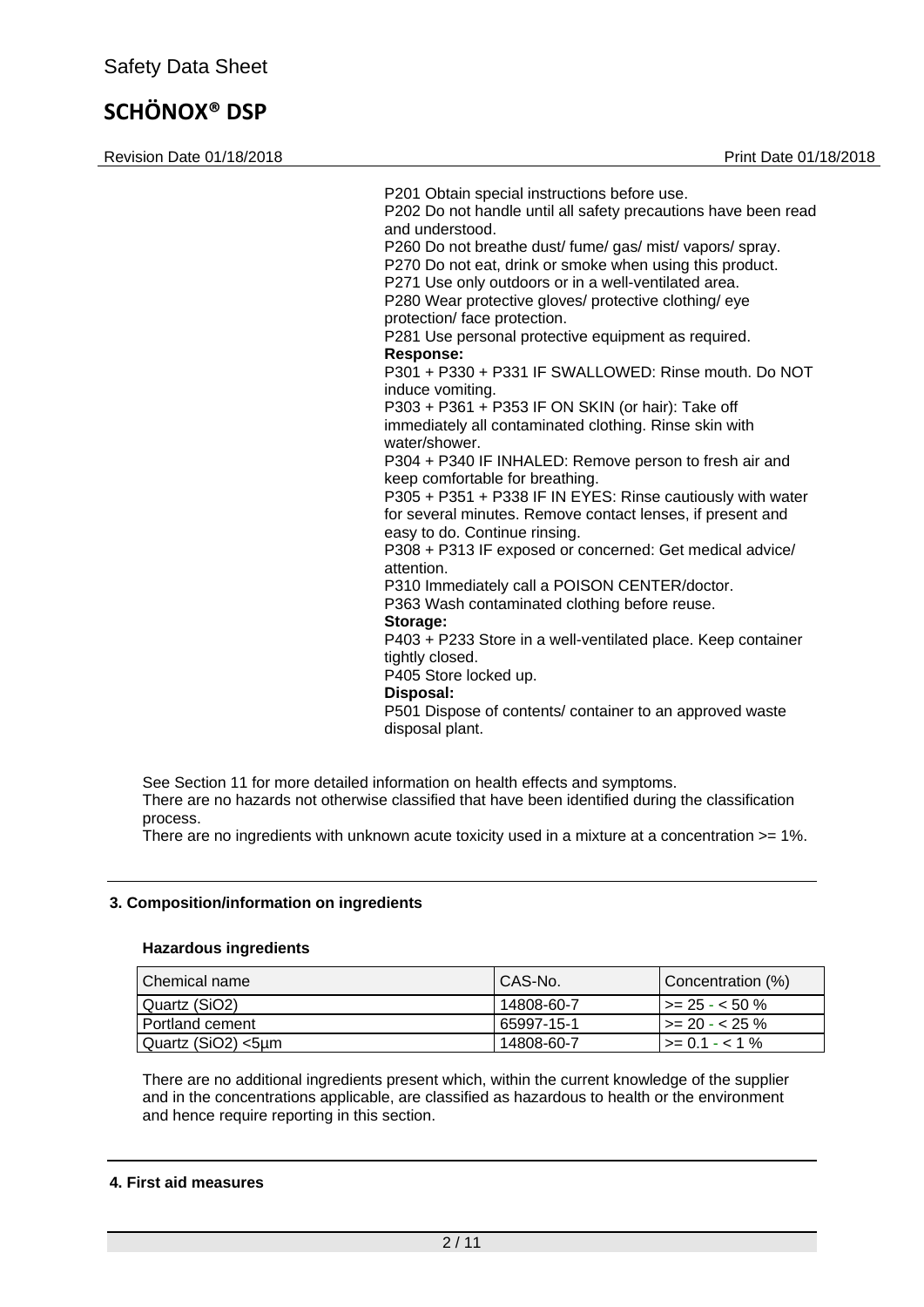Revision Date 01/18/2018 **Print Date 01/18/2018** 

| If inhaled                                                        | : Move to fresh air.<br>Consult a physician after significant exposure.                                                                                                                                                                                                                                                                                                                                                                                                             |
|-------------------------------------------------------------------|-------------------------------------------------------------------------------------------------------------------------------------------------------------------------------------------------------------------------------------------------------------------------------------------------------------------------------------------------------------------------------------------------------------------------------------------------------------------------------------|
| In case of skin contact                                           | : Take off contaminated clothing and shoes immediately.<br>Wash off with soap and plenty of water.<br>Immediate medical treatment is necessary as untreated<br>wounds from corrosion of the skin heal slowly and with<br>difficulty.                                                                                                                                                                                                                                                |
| In case of eye contact                                            | : Small amounts splashed into eyes can cause irreversible<br>tissue damage and blindness.<br>In the case of contact with eyes, rinse immediately with plenty<br>of water and seek medical advice.<br>Continue rinsing eyes during transport to hospital.<br>Remove contact lenses.<br>Keep eye wide open while rinsing.                                                                                                                                                             |
| If swallowed                                                      | : Clean mouth with water and drink afterwards plenty of water.<br>Do not induce vomiting without medical advice.<br>Do not give milk or alcoholic beverages.<br>Never give anything by mouth to an unconscious person.<br>Take victim immediately to hospital.                                                                                                                                                                                                                      |
| Most important symptoms<br>and effects, both acute and<br>delayed | : Prolonged exposure can cause silicosis.<br>Health injuries may be delayed.<br>corrosive effects<br>irritant effects<br>carcinogenic effects<br>Cough<br>Respiratory disorder<br>Dermatitis<br>See Section 11 for more detailed information on health effects<br>and symptoms.<br>Causes serious eye damage.<br>May cause respiratory irritation.<br>May cause cancer by inhalation.<br>Causes damage to organs through prolonged or repeated<br>exposure.<br>Causes severe burns. |
| Protection of first-aiders                                        | Move out of dangerous area.<br>Consult a physician.<br>Show this material safety data sheet to the doctor in<br>attendance.                                                                                                                                                                                                                                                                                                                                                         |
| Notes to physician                                                | : Treat symptomatically.                                                                                                                                                                                                                                                                                                                                                                                                                                                            |

#### **5. Fire-fighting measures**

Suitable extinguishing media : Use extinguishing measures that are appropriate to local circumstances and the surrounding environment.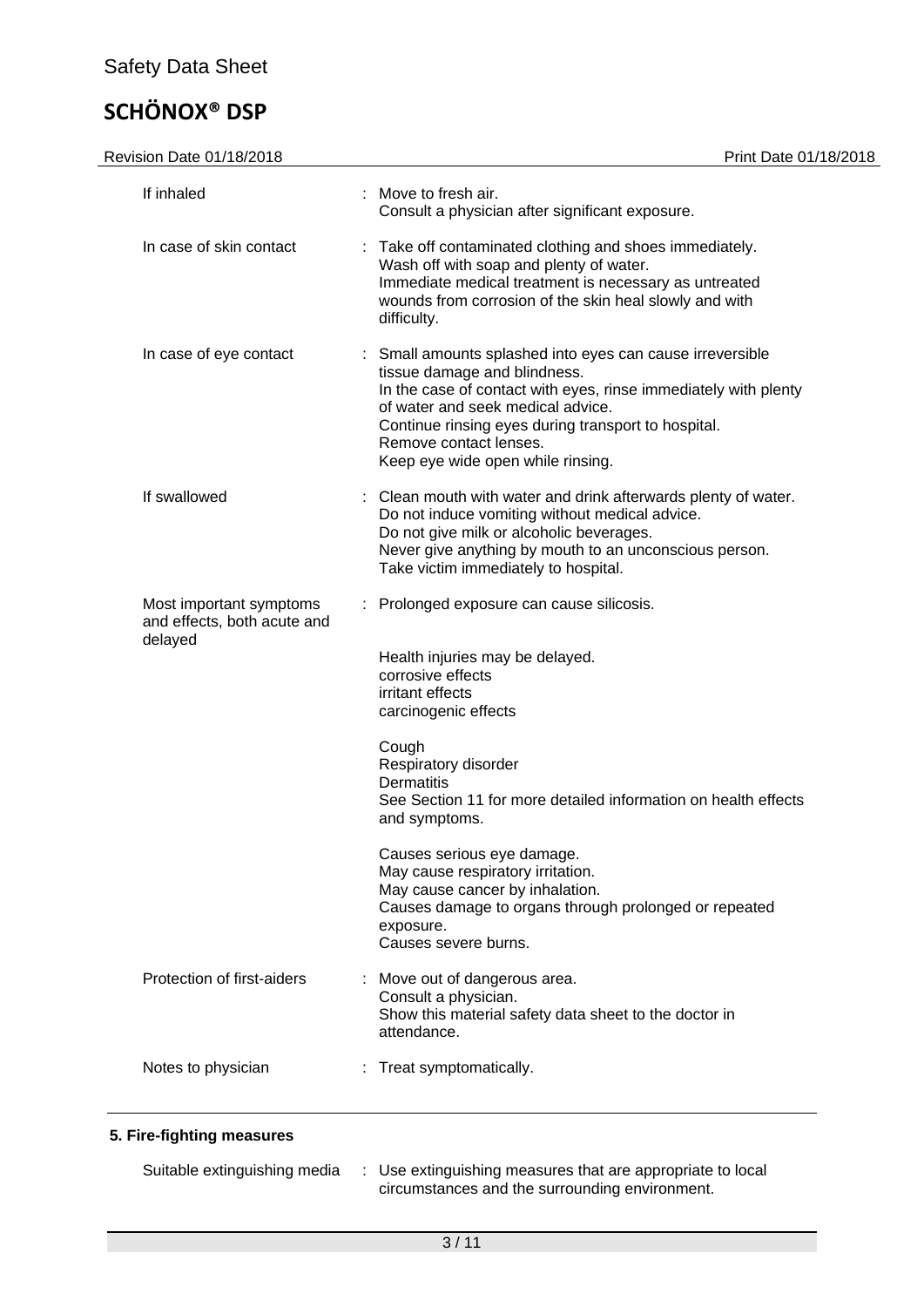| Revision Date 01/18/2018                                                  |        | Print Date 01/18/2018                                                                                                                                                                                                                                                                                                                                                       |
|---------------------------------------------------------------------------|--------|-----------------------------------------------------------------------------------------------------------------------------------------------------------------------------------------------------------------------------------------------------------------------------------------------------------------------------------------------------------------------------|
| Specific extinguishing<br>methods                                         |        | : Collect contaminated fire extinguishing water separately. This<br>must not be discharged into drains.<br>Fire residues and contaminated fire extinguishing water must<br>be disposed of in accordance with local regulations.                                                                                                                                             |
| Special protective equipment<br>for fire-fighters                         | $\sim$ | In the event of fire, wear self-contained breathing apparatus.                                                                                                                                                                                                                                                                                                              |
| 6. Accidental release measures                                            |        |                                                                                                                                                                                                                                                                                                                                                                             |
| Personal precautions,<br>protective equipment and<br>emergency procedures |        | Use personal protective equipment.<br>Avoid breathing dust.<br>Deny access to unprotected persons.                                                                                                                                                                                                                                                                          |
| <b>Environmental precautions</b>                                          |        | Do not flush into surface water or sanitary sewer system.<br>If the product contaminates rivers and lakes or drains inform<br>respective authorities.<br>Local authorities should be advised if significant spillages<br>cannot be contained.                                                                                                                               |
| Methods and materials for<br>containment and cleaning up                  | ÷.     | Pick up and arrange disposal without creating dust.<br>Keep in suitable, closed containers for disposal.                                                                                                                                                                                                                                                                    |
| 7. Handling and storage                                                   |        |                                                                                                                                                                                                                                                                                                                                                                             |
| Advice on safe handling                                                   |        | : Avoid formation of respirable particles.<br>Avoid exceeding the given occupational exposure limits (see<br>section 8).<br>Do not get in eyes, on skin, or on clothing.<br>For personal protection see section 8.<br>Smoking, eating and drinking should be prohibited in the<br>application area.<br>Follow standard hygiene measures when handling chemical<br>products. |
| Conditions for safe storage                                               |        | Prevent unauthorized access.<br>Store in original container.<br>Keep in a well-ventilated place.<br>Observe label precautions.<br>Store in accordance with local regulations.                                                                                                                                                                                               |

#### Materials to avoid : No data available

### **8. Exposure controls/personal protection**

| Component     | CAS-No.    | <b>Basis</b> ** | Value | Exposure limit(s)*/<br>Form of exposure |
|---------------|------------|-----------------|-------|-----------------------------------------|
| Quartz (SiO2) | 14808-60-7 | OSHA Z-3        | TWA   | 10 mg/m $3/$<br>%SiO2+2<br>respirable   |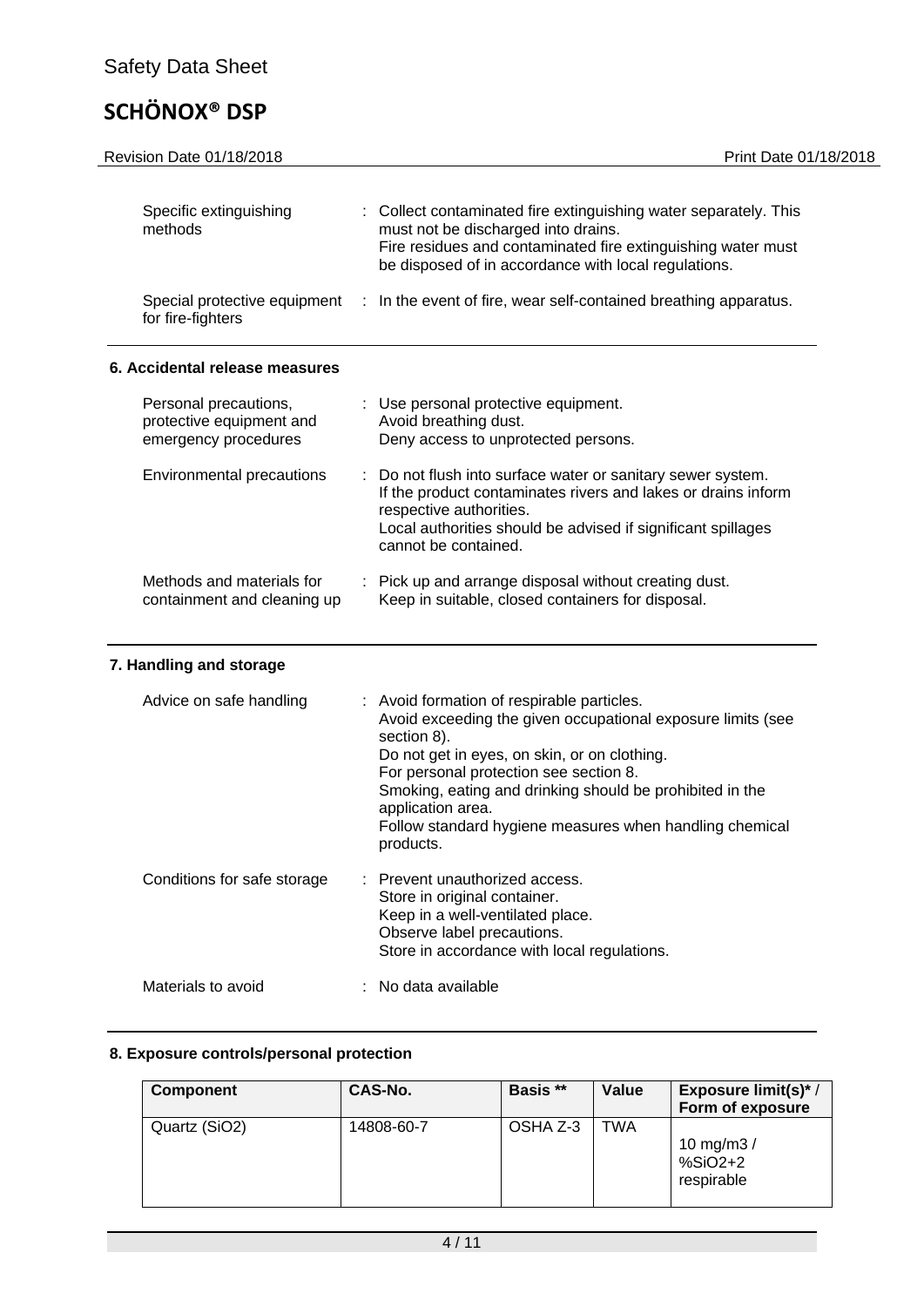Revision Date 01/18/2018 Print Date 01/18/2018

|                 |            | OSHA Z-3       | <b>TWA</b> |                                                   |
|-----------------|------------|----------------|------------|---------------------------------------------------|
|                 |            |                |            | 250 mppcf /<br>%SiO2+5<br>respirable              |
|                 |            | <b>OSHA P0</b> | <b>TWA</b> | $0.1$ mg/m3<br>Respirable fraction                |
|                 |            | <b>ACGIH</b>   | <b>TWA</b> | 0.025 mg/m3<br>Respirable fraction                |
|                 |            | OSHA Z-1       | <b>TWA</b> | 0.05 mg/m3<br>Respirable dust                     |
| Portland cement | 65997-15-1 | <b>ACGIH</b>   | <b>TWA</b> | 1 $mg/m3$<br>Respirable fraction                  |
|                 |            | OSHA Z-1       | <b>TWA</b> | 15 mg/m3<br>total dust                            |
|                 |            | OSHA Z-1       | <b>TWA</b> | $5$ mg/m $3$<br>respirable fraction               |
|                 |            | OSHA Z-3       | <b>TWA</b> | 50 Million particles<br>per cubic foot<br>Dust    |
|                 |            | <b>OSHA P0</b> | <b>TWA</b> | $10$ mg/m $3$<br><b>Total dust</b>                |
|                 |            | OSHA P0        | <b>TWA</b> | $5$ mg/m $3$<br>respirable dust<br>fraction       |
| Limestone       | 1317-65-3  | OSHA Z-1       | <b>TWA</b> | 15 mg/m3<br>total dust                            |
|                 |            | OSHA Z-1       | <b>TWA</b> | $5$ mg/m $3$<br>respirable fraction               |
|                 |            | <b>OSHA P0</b> | <b>TWA</b> | 15 mg/m3<br>Total                                 |
|                 |            | OSHA P0        | <b>TWA</b> | $5$ mg/m $3$<br>Respirable fraction               |
|                 |            | OSHA P0        | <b>TWA</b> | $15 \text{ mg/m}$<br><b>Total dust</b>            |
|                 |            | <b>OSHA P0</b> | <b>TWA</b> | $5$ mg/m $3$<br>respirable dust<br>fraction       |
| calcium sulfate | 7778-18-9  | OSHA Z-1       | <b>TWA</b> | $15 \overline{\text{mg}}/\text{m}3$<br>total dust |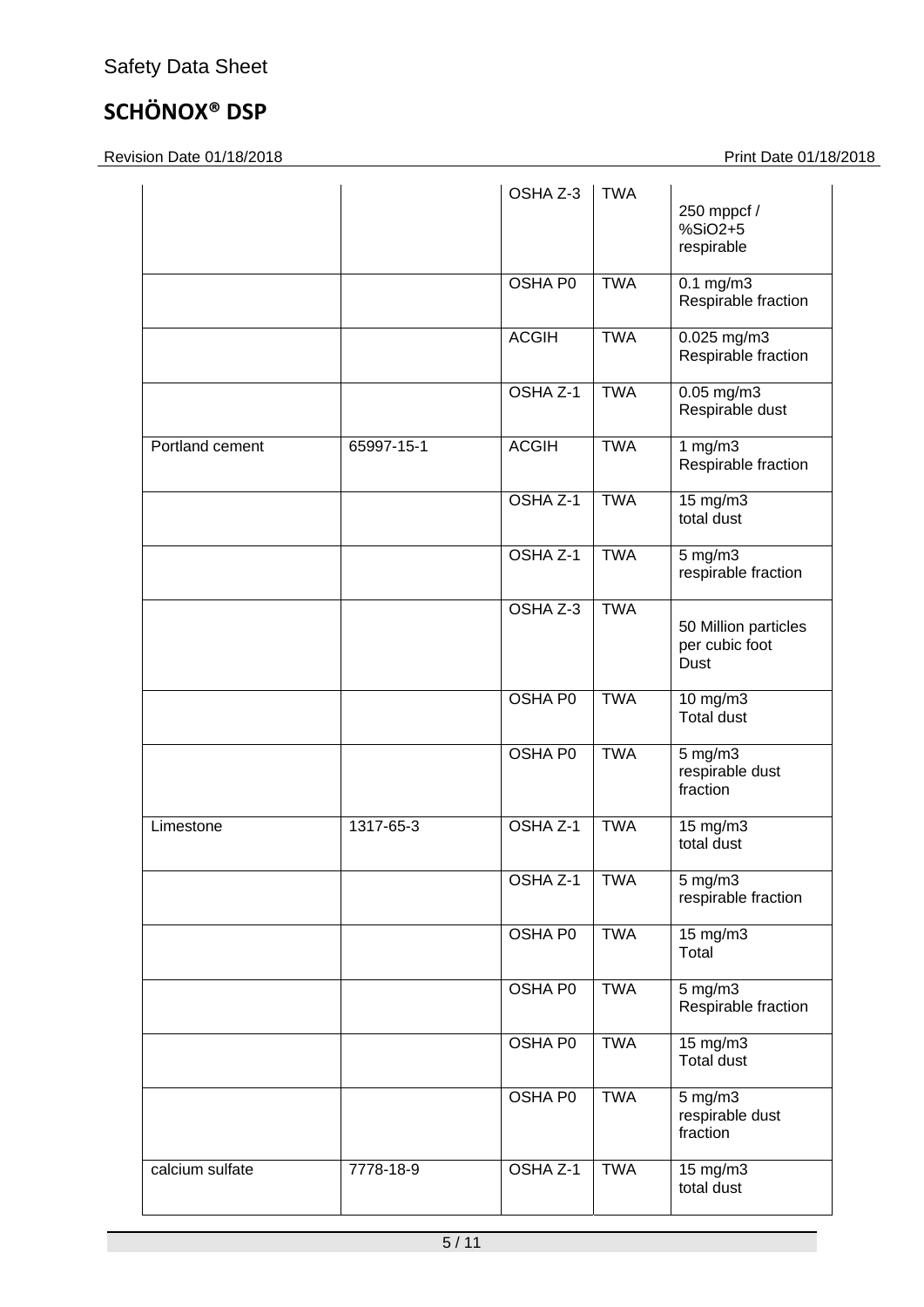Revision Date 01/18/2018 **Print Date 01/18/2018** 

|                    |            | OSHA Z-1       | <b>TWA</b> | $5$ mg/m $3$<br>respirable fraction         |
|--------------------|------------|----------------|------------|---------------------------------------------|
|                    |            | <b>OSHA PO</b> | <b>TWA</b> | $15 \text{ mg/m}$<br>Total                  |
|                    |            | <b>OSHA PO</b> | <b>TWA</b> | $5 \,\mathrm{mg/m3}$<br>Respirable fraction |
|                    |            | OSHA P0        | <b>TWA</b> | 15 mg/m3<br><b>Total dust</b>               |
|                    |            | <b>OSHA P0</b> | <b>TWA</b> | $5$ mg/m $3$<br>respirable dust<br>fraction |
|                    |            | <b>ACGIH</b>   | <b>TWA</b> | $10$ mg/m $3$<br>Inhalable fraction         |
|                    |            | <b>ACGIH</b>   | <b>TWA</b> | $10$ mg/m $3$<br>Inhalable fraction         |
| Quartz (SiO2) <5µm | 14808-60-7 | OSHA Z-3       | <b>TWA</b> | 10 mg/m3 /<br>%SiO2+2<br>respirable         |
|                    |            | OSHA Z-3       | <b>TWA</b> | 250 mppcf /<br>%SiO2+5<br>respirable        |
|                    |            | <b>OSHA P0</b> | <b>TWA</b> | $0.1 \text{ mg/m}$<br>Respirable fraction   |
|                    |            | <b>ACGIH</b>   | <b>TWA</b> | $0.025$ mg/m3<br>Respirable fraction        |
|                    |            | OSHA Z-1       | <b>TWA</b> | $0.05$ mg/m3<br>Respirable dust             |

\*The above mentioned values are in accordance with the legislation in effect at the date of the release of this safety data sheet.

#### \*\***Basis**

ACGIH. Threshold Limit Values (TLV) OSHA P0. Table Z-1, Limit for Air Contaminat (1989 Vacated Values) OSHA P1. Permissible Exposure Limits (PEL), Table Z-1, Limit for Air Contaminant OSHA P2. Permissible Exposure Limits (PEL), Table Z-2 OSHA Z3. Table Z-3, Mineral Dust

**Engineering measures** : Use of adequate ventilation should be sufficient to control worker exposure to airborne contaminants. If the use of this product generates dust, fumes, gas, vapor or mist, use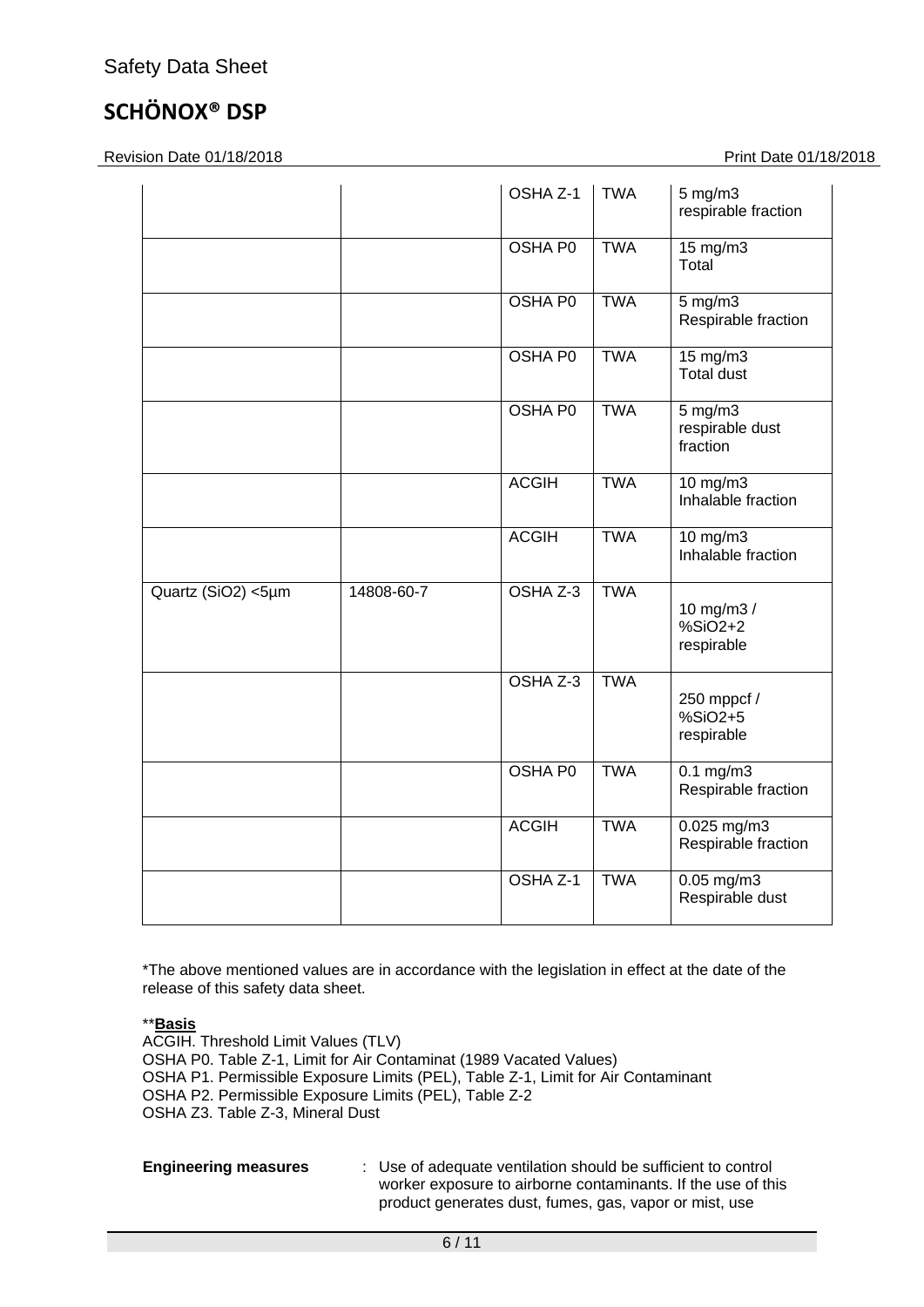| Revision Date 01/18/2018      | Print Date 01/18/2018                                                                                                                                                                                                                                                              |
|-------------------------------|------------------------------------------------------------------------------------------------------------------------------------------------------------------------------------------------------------------------------------------------------------------------------------|
|                               | process enclosures, local exhaust ventilation or other<br>engineering controls to keep worker exposure below any<br>recommended or statutory limits.                                                                                                                               |
| Personal protective equipment |                                                                                                                                                                                                                                                                                    |
| Respiratory protection        | : Use a properly fitted NIOSH approved air-purifying or air-fed<br>respirator complying with an approved standard if a risk<br>assessment indicates this is necessary.                                                                                                             |
|                               | The filter class for the respirator must be suitable for the<br>maximum expected contaminant concentration<br>(gas/vapor/aerosol/particulates) that may arise when handling<br>the product. If this concentration is exceeded, self-contained<br>breathing apparatus must be used. |
| Hand protection<br>Remarks    | : Chemical-resistant, impervious gloves complying with an<br>approved standard should be worn at all times when handling<br>chemical products if a risk assessment indicates this is<br>necessary.                                                                                 |
| Eye protection                | : Safety eyewear complying with an approved standard should<br>be used when a risk assessment indicates this is necessary.                                                                                                                                                         |
| Skin and body protection      | Choose body protection in relation to its type, to the<br>t.<br>concentration and amount of dangerous substances, and to<br>the specific work-place.                                                                                                                               |
| Hygiene measures              | : Avoid contact with skin, eyes and clothing.<br>Wash hands before breaks and immediately after handling the<br>product.<br>Remove contaminated clothing and protective equipment<br>before entering eating areas.<br>Wash thoroughly after handling.<br>Avoid breathing dust.     |

### **9. Physical and chemical properties**

| Appearance                   |            | powder               |
|------------------------------|------------|----------------------|
| Color                        | ÷          | gray                 |
| Odor                         |            | characteristic       |
| Odor Threshold               |            | No data available    |
| Flash point                  | t.         | Note: Not applicable |
| Ignition temperature         |            | No data available    |
| Decomposition temperature    | t in       | No data available    |
| Lower explosion limit (Vol%) | $\sim 100$ | No data available    |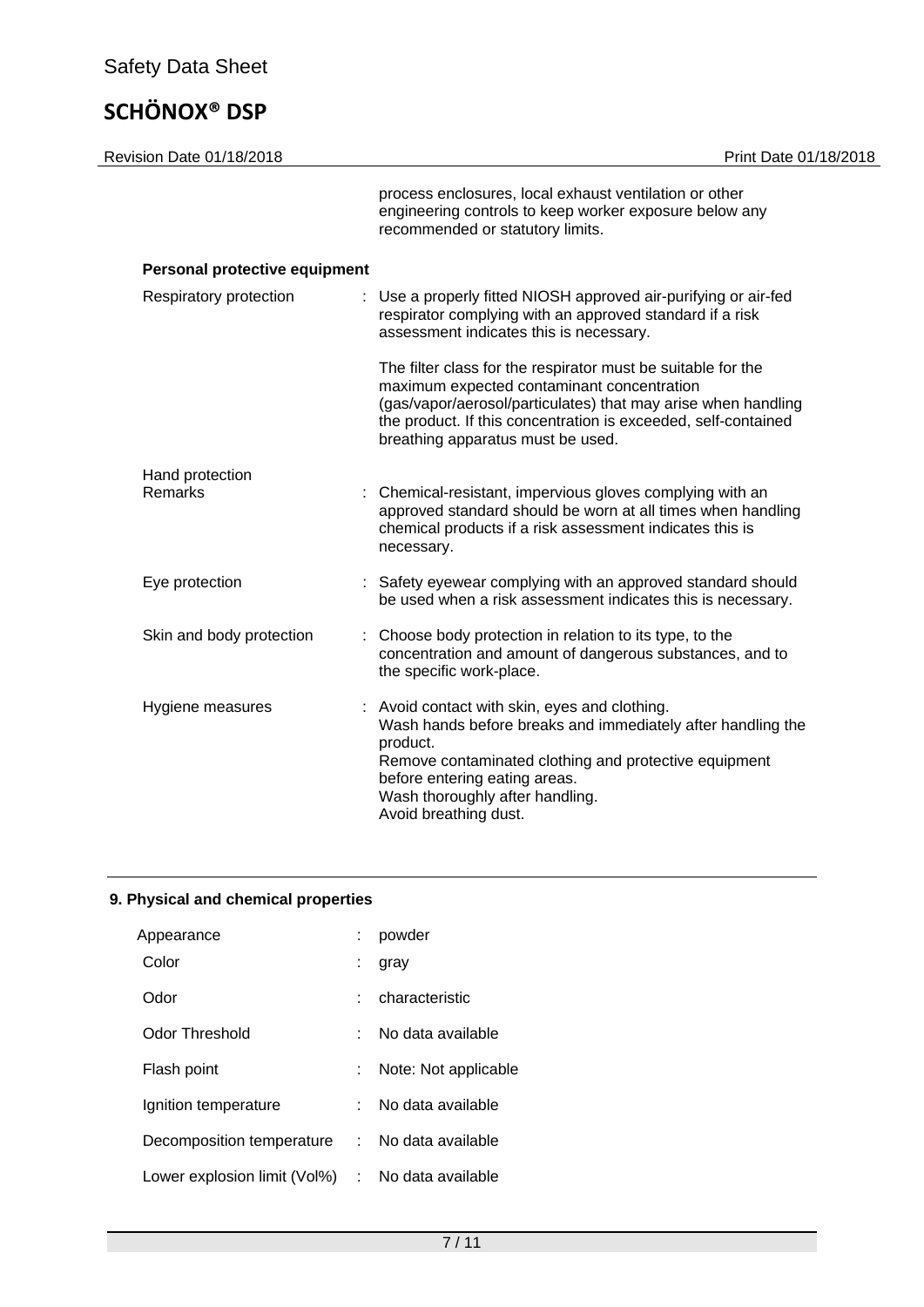Revision Date 01/18/2018 **Print Date 01/18/2018** 

| Upper explosion limit (Vol%) : No data available |    |                                  |
|--------------------------------------------------|----|----------------------------------|
| Flammability (solid, gas)                        | t. | No data available                |
| Oxidizing properties                             | t. | No data available                |
| рH                                               | ŧ. | $11 - 11.5$                      |
| Melting point/range /                            |    | No data available                |
| Freezing point<br>Boiling point/boiling range    | t. | No data available                |
| Vapor pressure                                   | t. | No data available                |
| Density                                          | t. | ca.1.4 g/cm3<br>at 68 °F (20 °C) |
| Water solubility                                 |    | No data available                |
| Partition coefficient: n-<br>octanol/water       | t. | No data available                |
| Viscosity, dynamic                               |    | No data available                |
| Viscosity, kinematic                             | t. | Note: Not applicable             |
| Relative vapor density                           | t. | No data available                |
| Evaporation rate                                 |    | No data available                |
| Burning rate                                     |    | No data available                |
| Volatile organic compounds<br>(VOC) content      | t. | Not applicable                   |

### **10. Stability and reactivity**

| Reactivity                            | : No dangerous reaction known under conditions of normal use. |
|---------------------------------------|---------------------------------------------------------------|
| Chemical stability                    | : The product is chemically stable.                           |
| Possibility of hazardous<br>reactions | : Stable under recommended storage conditions.                |
| Conditions to avoid                   | $\therefore$ No data available                                |
| Incompatible materials                | : No data available                                           |

#### **11. Toxicological information**

#### **Acute toxicity**

Not classified based on available information.

#### **Skin corrosion/irritation**

Causes severe burns.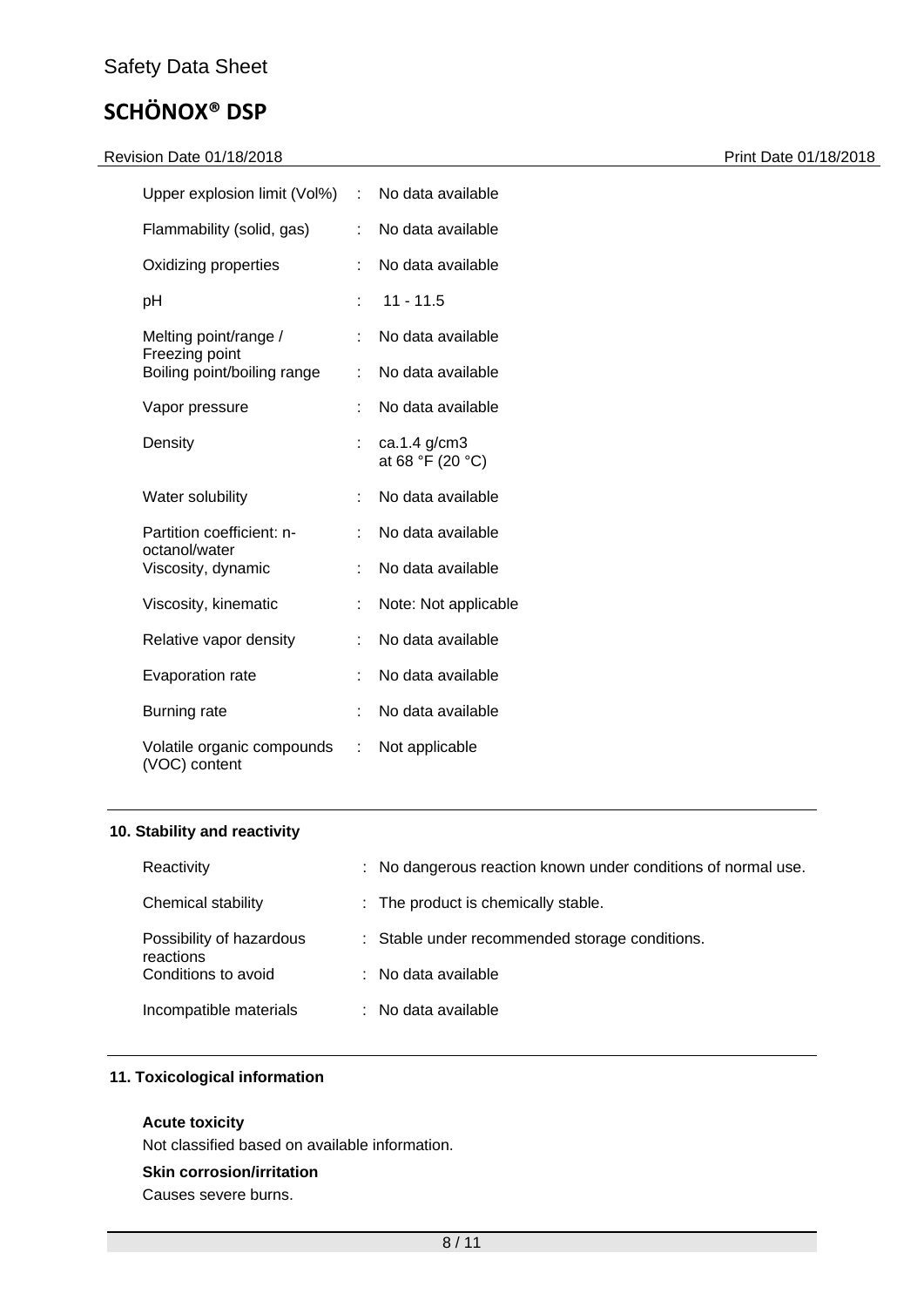#### Revision Date 01/18/2018 Print Date 01/18/2018

#### **Serious eye damage/eye irritation**

Causes serious eye damage.

#### **Respiratory or skin sensitization**

Skin sensitization: Not classified based on available information. Respiratory sensitization: Not classified based on available information.

#### **Product:**

Remarks: Product contains Portland cement which contains a chromate reducing agent. If the storage conditions are not appropriate (exposure to humidity) or the storage period is exceeded, the effectiveness of the reducing agent can be diminished prematurely and the product may become skin sensitizing.

#### **Germ cell mutagenicity**

Not classified based on available information.

#### **Reproductive toxicity**

Not classified based on available information.

#### **STOT-single exposure**

May cause respiratory irritation.

#### **STOT-repeated exposure**

Causes damage to organs (Lungs) through prolonged or repeated exposure. Prolonged exposure can cause silicosis.

#### **Aspiration toxicity**

Not classified based on available information.

#### **Carcinogenicity**

| May cause cancer by inhalation. |                                 |
|---------------------------------|---------------------------------|
| IARC                            | Group 1: Carcinogenic to humans |

| <b>NTP</b> | Quartz (SiO2)<br>Quartz (SiO2) <5µm<br>Known to be human carcinogen | 14808-60-7<br>14808-60-7 |
|------------|---------------------------------------------------------------------|--------------------------|
|            | Quartz (SiO2)<br>Quartz (SiO2) <5µm                                 | 14808-60-7<br>14808-60-7 |

#### **12. Ecological information**

Other information Do not empty into drains; dispose of this material and its container in a safe way.

#### **13. Disposal considerations**

#### **Disposal methods**

| Waste from residues | : Disposal of this product, solutions and any by-products should |
|---------------------|------------------------------------------------------------------|
|                     | at all times comply with the requirements of environmental       |
|                     | protection and waste disposal legislation and any regional       |
|                     | local authority requirements.                                    |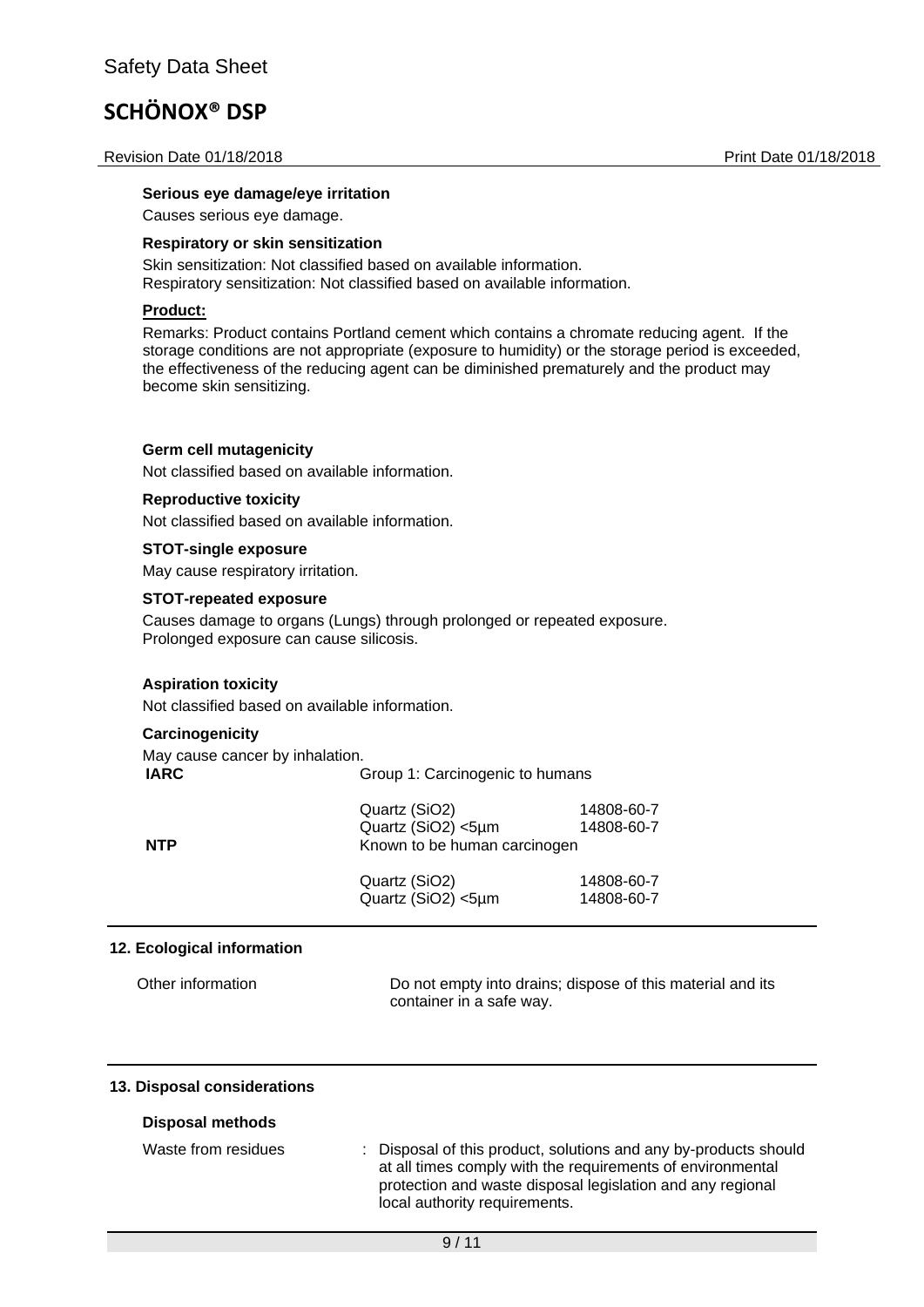Revision Date 01/18/2018 **Print Date 01/18/2018** 

Contaminated packaging : Empty containers should be taken to an approved waste handling site for recycling or disposal.

#### **14. Transport information**

**DOT**  Not dangerous goods **IATA**  Not dangerous goods **IMDG**  Not dangerous goods

**Special precautions for user**  No data available

**Transport in bulk according to Annex II of MARPOL 73/78 and the IBC Code**  Not applicable

#### **15. Regulatory information**

#### **EPCRA - Emergency Planning and Community Right-to-Know**

#### **CERCLA Reportable Quantity**

This material does not contain any components with a CERCLA RQ.

#### **SARA304 Reportable Quantity**

This material does not contain any components with a section 304 EHS RQ.

| SARA 311/312 Hazards | : Skin corrosion or irritation<br>Serious eye damage or eye irritation<br>Carcinogenicity<br>Specific target organ toxicity (single or repeated exposure)                                 |
|----------------------|-------------------------------------------------------------------------------------------------------------------------------------------------------------------------------------------|
| <b>SARA 302</b>      | : This material does not contain any components with a section<br>302 EHS TPO.                                                                                                            |
| <b>SARA 313</b>      | : This material does not contain any chemical components with<br>known CAS numbers that exceed the threshold (De Minimis)<br>reporting levels established by SARA Title III, Section 313. |
| <b>Clean Air Act</b> |                                                                                                                                                                                           |